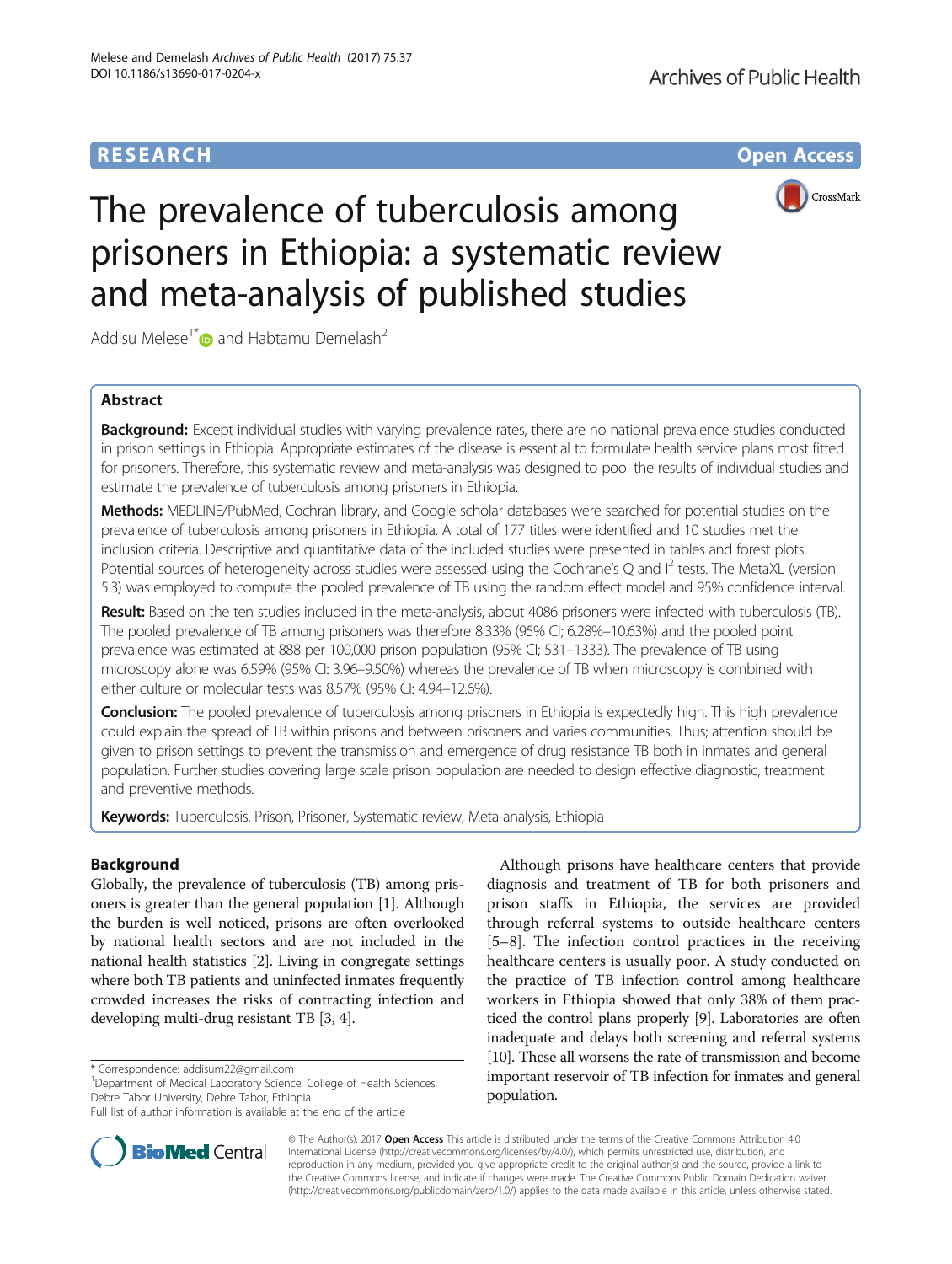Different factors might be attributable for the higher prevalence of TB in prisons. A study conducted in eastern Ethiopian prisoners showed that the knowledge of prisoners on the cause of TB was poor. Only 1.6% of the prisoners knew the causes of TB [[11\]](#page-7-0). Other studies conducted in prisoners in Ethiopia reported that the risks of developing tuberculosis were associated with undernutrition [[12](#page-8-0), [13](#page-8-0)], illiteracy [[14](#page-8-0)], smoking [[12, 13, 15\]](#page-8-0), increased duration of imprisonment [\[6](#page-7-0), [13\]](#page-8-0), overcrowding and poor ventilation [[13](#page-8-0), [16](#page-8-0)], reproductive age (15– 44 years) and urban residence before imprisonment [\[17](#page-8-0)], contact history with TB patients [[8,](#page-7-0) [12](#page-8-0), [14](#page-8-0), [17](#page-8-0), [18](#page-8-0)] and previous TB infection [\[15](#page-8-0)].

Systematic screening of contacts and high-risk groups is one of the pillars of the global End TB strategy [\[19](#page-8-0)]; but the health services of prisons are often overlooked and underfunded creating opportunities for prisons to receive, concentrate and disseminate TB within and to outside population [\[2](#page-7-0), [20](#page-8-0)]. Despite the integration of TB care in prisons in the national TB prevention and control programs of Ethiopia, there is no systematic screening of detainees on admission for potential infectiousness to prevent transmission, disability and death [[4\]](#page-7-0). Therefore, prisoners infected and contagious for TB might be added to crowded cells and became sources of infection [[20\]](#page-8-0).

Results from Ethiopian prisons showed a varying prevalence rates; ranging from 1.8 to 19.4% [\[7](#page-7-0), [15](#page-8-0)] and diagnoses were highly dependent on microscopy. Nevertheless, through strong screening and use of sensitive laboratory tests, the prevalence could be potentially higher than the reported one. Lack of national summarized data could be one of the reasons for the poor implementation of TB prevention and control programs in prisons. Except individual studies with varying prevalence rates, there are no national prevalence studies conducted in prison settings in Ethiopia. Appropriate estimates of the disease is essential to formulate health service plans most fitted for prisons settings. Therefore, this systematic review and meta-analysis was done to estimate the pooled prevalence of TB for better understanding of the burden of TB in Ethiopian prisons.

## Methods

## Data sources and search strategy

MEDLINE/PubMed, Cochrane library and Google scholar databases were systematically searched for studies reporting the prevalence of TB among prisoners in Ethiopia following the Preferred Reporting Items for Systematic Reviews and Meta-Analyses (PRISMA) statement guideline [\[21](#page-8-0)]. The electronic search was done for the MEDLINE/PubMed database using the following Medical Science Heading (MeSH) terms:

("tuberculosis"[MeSH Terms] OR "tuberculosis"[All Fields]) OR TB[All Fields] OR MTB[All Fields] OR ("mycobacterium tuberculosis"[MeSH Terms] OR ("mycobacterium"[All Fields] AND "tuberculosis"[All Fields]) OR "mycobacterium tuberculosis"[All Fields]) AND ("prisons"[MeSH Terms] OR "prisons"[All Fields] OR "prison"[All Fields]) OR ("prisoners"[MeSH Terms] OR "prisoners"[All Fields]) OR ("prisoners"[- MeSH Terms] OR "prisoners"[All Fields] OR ("prison"[All Fields] AND "inmates"[All Fields]) OR "prison inmates"[All Fields]) AND ("ethiopia"[MeSH Terms] OR "ethiopia"[All Fields]). The search was limited to the study category of humans and English language publications. The literature search was limited to studies published up to October 30, 2016 and the bibliographies of relevant articles were also hand searched.

## Box 1: Eligibility criteria

#### Inclusion criteria

- Country and setting: Ethiopian prisons
- Study design: Cross-sectional
- Reported the prevalence or number of TB cases
- Peer-reviewed and published in English language
- Undertook laboratory works and reported type of laboratory tests
- Reported type of specimen used for laboratory works
- Reported type of TB identified
- Reported quality control/assurance measures

Exclusion criteria

- Reported the knowledge and practice of prisoners towards TB disease
- Investigated patterns of drug resistance only
- Reviews that reiterated findings from the already included studies

#### Study selection, quality assessment and data extraction

Among the articles identified, titles and abstracts were reviewed to retrieve studies on the prevalence of TB. Articles found relevant by title and abstract were undergone for full text review for eligibility. The quality of eligible studies was assessed against predefined inclusion criteria and the Health states Quality scale using the quality effects model [[23\]](#page-8-0). Studies having 50% and above quality score were included in the analysis (Additional file [1](#page-7-0)). Data were extracted using Microsoft Excel and includes: author & year of publication, region, year of survey, study design, sample size, inclusion criteria, type of specimen, diagnostic method used and type of TB identified, number of TB cases and prevalence rates. The study selection, quality assessment and data extraction was done from August 1 to December 30, 2016. Two reviewers (AM, HD) conducted the selection and quality assessment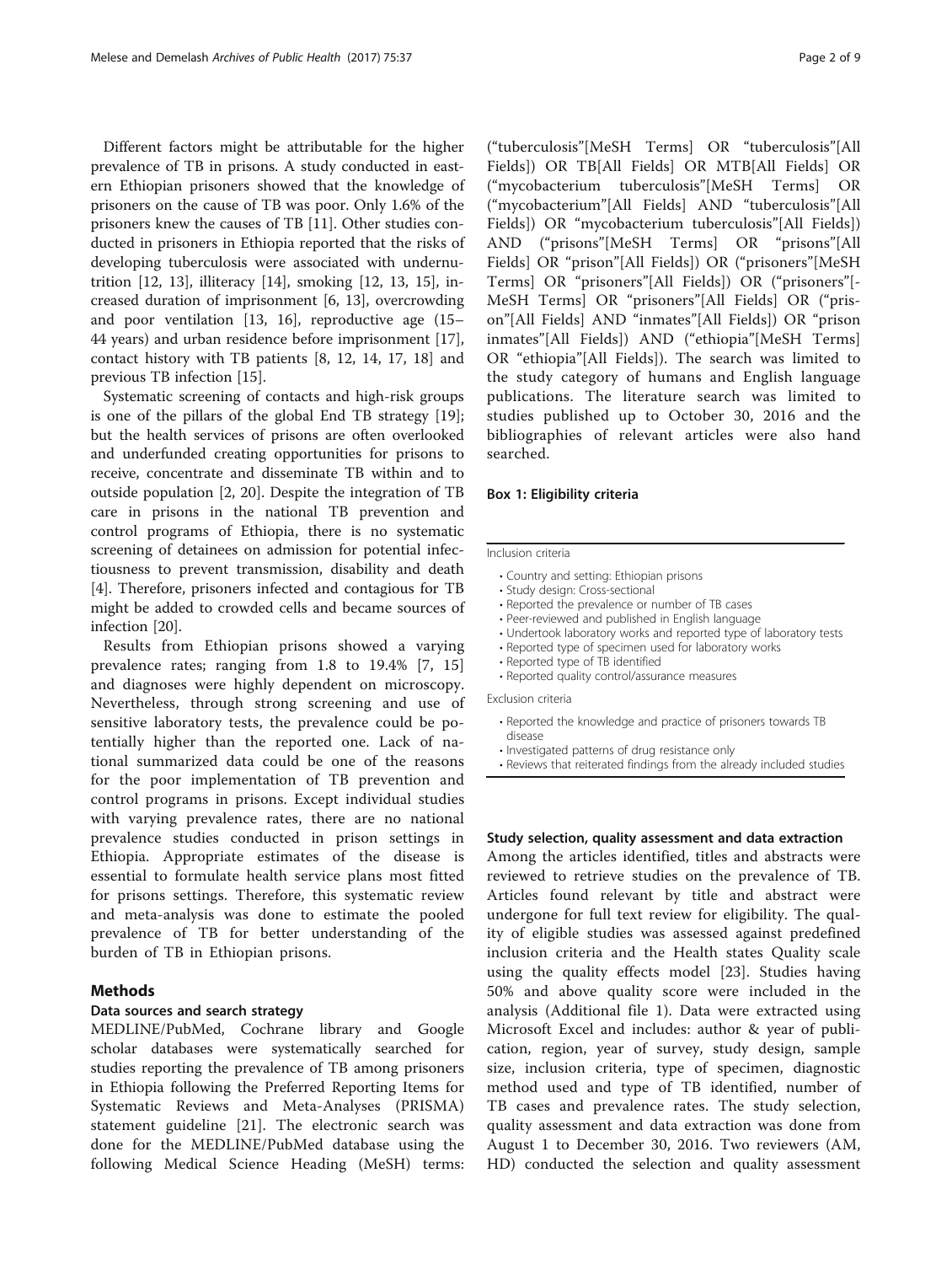of articles independently. Inconsistencies between the reviewers was solved by discussion and articles were included after consensus was reached.

## **Definitions**

- Tuberculosis is an infectious disease caused by the bacillus Mycobacterium tuberculosis that typically affects the lungs (pulmonary TB) and spread when people who are sick with pulmonary TB expel bacteria into the air but can also affect other sites (extrapulmonary TB) [[19](#page-8-0)].
- Prisoner in this study is used to describe anyone held in prisons during investigation of a crime, anyone awaiting a trial, and anyone who has been sentenced.
- The primary outcome measure was the percentage of individuals having TB disease. The prevalence of TB was calculated by dividing the number of prisoners with TB disease by the total number of study subjects, and multiply by 100.
- The point prevalence per 100,000 prisoners was calculated by dividing the number of prisoners with TB disease by total number of prisoners and multiplied by 100,000.

## Data analysis

The extracted data were entered and analyzed using MetaXL version 5.3 software. Potential sources of heterogeneity across studies was evaluated by Cochrane's Q test (which verifies the presence of heterogeneity) and  $I^2$ statistics (which shows the amount of heterogeneity between studies). The  $I^2$  provides the percentage of variability due to heterogeneity rather than chance difference or sampling error. The  $I^2 > 50\%$  and Q test  $(P < 0.10)$  was considered statistically significant heterogeneity. The random effects model (DerSimonian-Laird method) [\[22\]](#page-8-0) which assesses the variability within and between studies was applied to estimate the pooled prevalence and 95% CIs. In order to address the problems of confidence limits and variance instability that could arise from single studies with small or larger prevalence rates, the transformed double arcsine method was employed.

Publication bias was assessed using the Doi plot and Luis Furuya-Kanamori asymmetry index (LFK index). In the presence of symmetry, one can concluded as no publication bias but in the absence of symmetry, one can expect publication bias. This publication bias was measured by asymmetry index (LFK index). An LFK index within  $\pm 1$ , out of  $\pm 1$  but within  $\pm 2$ , and  $> \pm 2$  is to mean no asymmetry, minor asymmetry and major asymmetry, respectively [\[23\]](#page-8-0). Sensitivity test was done to give a quick indication which study is the prime determinant of the pooled result, and which is the main source of heterogeneity. The test excludes each study one by one in the analysis to show the pooled effect sizes and associated heterogeneity. Subgroup analysis was done by type of diagnostic methods used during the survey of each studies.

## Results

## Characteristics of included studies

The search strategy retrieved 177 potential articles, of which 18 were screened as full text articles and ten studies comprising of 4086 prisoners were found eligible and included in the analysis (Fig. 1). Among the articles

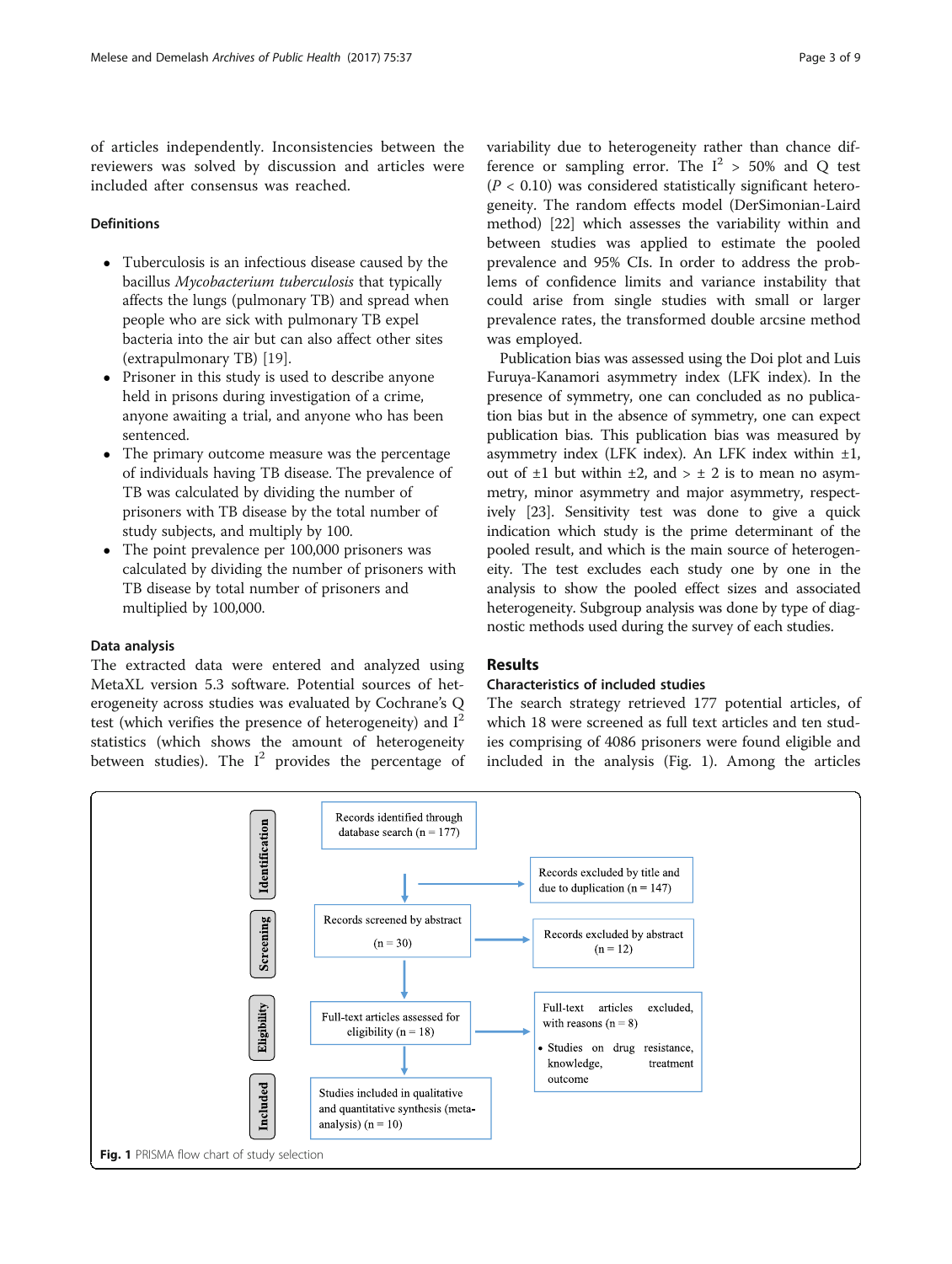included in the analysis, four studies [[5](#page-7-0)–[7](#page-7-0), [13](#page-8-0)] were conducted on a single prison facility and six studies [[8,](#page-7-0) [12](#page-8-0), [14, 15, 17, 18\]](#page-8-0) were conducted on two or more than two prison facilities. All were cross-sectional studies with a study population ranging from 124 prisoners in Gamo Gofa [[13\]](#page-8-0) to 1223 in Tigray [\[8](#page-7-0)] and conducted from 2011 to 2016.

The studies were conducted in different regions of the country; Amhara [[5, 6,](#page-7-0) [12](#page-8-0), [14\]](#page-8-0), Tigray [[8\]](#page-7-0) and Southern Nations, Nationalities and Peoples (SNNP) [[7,](#page-7-0) [13, 15](#page-8-0)]. Two studies were conducted across regions [[16, 18](#page-8-0)]. Both the lowest and highest prevalence rates were reported from the SNNP region; Hadiya and Wolaita, respectively [[7,](#page-7-0) [13\]](#page-8-0). Five studies employed microscopy (either Ziehl-Neelsen or light emitting diode) for bacteriological confirmation of TB [\[5](#page-7-0)–[7,](#page-7-0) [12, 17](#page-8-0)] and the remaining studies combined microscopy with either culture or molecular tests [\[8](#page-7-0), [13](#page-8-0)–[15, 18](#page-8-0)]. None of the studies reported chest X-ray as a screening or diagnostic tool; that all studies used questionnaires on symptoms of TB followed by diagnostic testing of prisoners suspected of having TB infection. Nine (90%) of the included studies reported the mean numbers of prisoners per cell and were ranging from 64 [\[8](#page-7-0)] to 333 [[5\]](#page-7-0) prisoners. Six studies reported mean length of imprisonment and ranged from 7.5 [\[17](#page-8-0)] months to 3 years [\[5](#page-7-0)]. Four studies provided information on HIV status and the TB-HIV coinfection ranged from 4.23% [[18](#page-8-0)] to 34.6% [[5\]](#page-7-0). Only one study [[12\]](#page-8-0) assessed the presence of drug resistant TB cases using GeneXpert MTB/RIF assay. Study characteristics are summarized in Table [1](#page-4-0).

#### Heterogeneity and publication bias

The included ten studies were assessed for heterogeneity and publication bias. Accordingly, the analysis showed a substantial heterogeneity of Q test ( $p < 0.001$ ) and I<sup>2</sup> statistics ( $I^2 = 83\%$ ). The Doi plot for publication bias showed no symmetry verifying the presence of bias but no evidence of bias by the asymmetry index (LF index =  $0.13$ ) (Fig. [2](#page-5-0)).

## Sensitivity analysis

Sensitivity analysis of the ten studies was done to test the effect of each study on the pooled result by excluding each study step by step (i.e based on nine studies) and the results showed that two studies (Fuge et al., 2016 & Zerihun et al., 2015) were relatively the prime determinants of the pooled result while relatively higher source of heterogeneity comes from the study Addis et al., 2015 [\[6](#page-7-0)] (Table [2](#page-5-0)).

#### Pooled prevalence of TB among prisoners

The prevalence estimates of TB among prisoners is presented in a forest plot (Fig. [3](#page-6-0)). The prevalence of each study ranged from 1.83 to 19.35% with a substantial heterogeneity across studies  $(Q = 53.69; p < 0.001;$  $I^2 = 83\%$ ; 95% CI = 69.65-90.20). The overall pooled prevalence of TB from the random effects method revealed a prevalence of 8.33% (95% CI; 6.28–10.63,  $p < 0.001$ ). The pooled point prevalence from the nine studies that reported prevalence rates per 100,000 prison population was estimated to be 888 per 100,000 prison population (95% CI; 531–1333). In the Subgroup analysis for the prevalence of TB by type of diagnostic methods showed that the prevalence of TB when diagnosed by microscopy alone was 6.59% (95% CI; 3.96–9.50%) and when microscopy was combined with either culture or molecular tests was 8.57% (95% CI; 4.94–12.6%)  $(p < 0.001)$  (Fig. [4\)](#page-6-0).

#### **Discussion**

The majority of studies included in this analysis reported a high TB prevalence rates in prisoners in Ethiopia. Although the ten studies contained information on the prevalence of TB, none of the studies provided information on the prevalence of latent TB in prisoners. The included studies used various inclusion criteria, diagnostic assays and sampled only suspected cases or did not include on treatment patients. Most of the studies were conducted in the Amhara and SNNP regions with no information about the burden in the capital (Addis Ababa), Afar, Gambella and Benishangul Gumuz regions.

TB in prisons is often overlooked and continued to be a major public health problem in many settings, particularly in countries with a high incidence of TB, including Ethiopia [[2\]](#page-7-0). To the best of our information, this is the first meta-analysis conducted in Ethiopia to determine the pooled prevalence of TB among prisoners. Accordingly, the pooled prevalence estimate of TB among prisoners in Ethiopia was 8.33% (95% CI; 6.28, 10.63,  $p < 0.001$ ). This pooled prevalence is comparable with reports from South Africa prison with a prevalence rate of 8.8% [[24](#page-8-0)].

The pooled prevalence result, on the other hand, was less than prevalence reports from Zambian prisons (22.7%) [\[25](#page-8-0)] and Democratic Republic of Congo (17.7%) [[26\]](#page-8-0). This might be due to the laboratory tests used to diagnose TB. In Ethiopia, TB diagnosis relies on microscopy which has low detection rate and 50% of the included studies used microscopy as a confirmation of TB. In addition, screening was solely dependent on symptoms of cough and none of the included studies used chest X-ray as a screening and diagnosis of TB. Moreover, screening during admissions to prisons was not done for which it could increase the prevalence by participating larger numbers of prisoners. A study from Tigray [\[8](#page-7-0)] also reported that half of pulmonary TB cases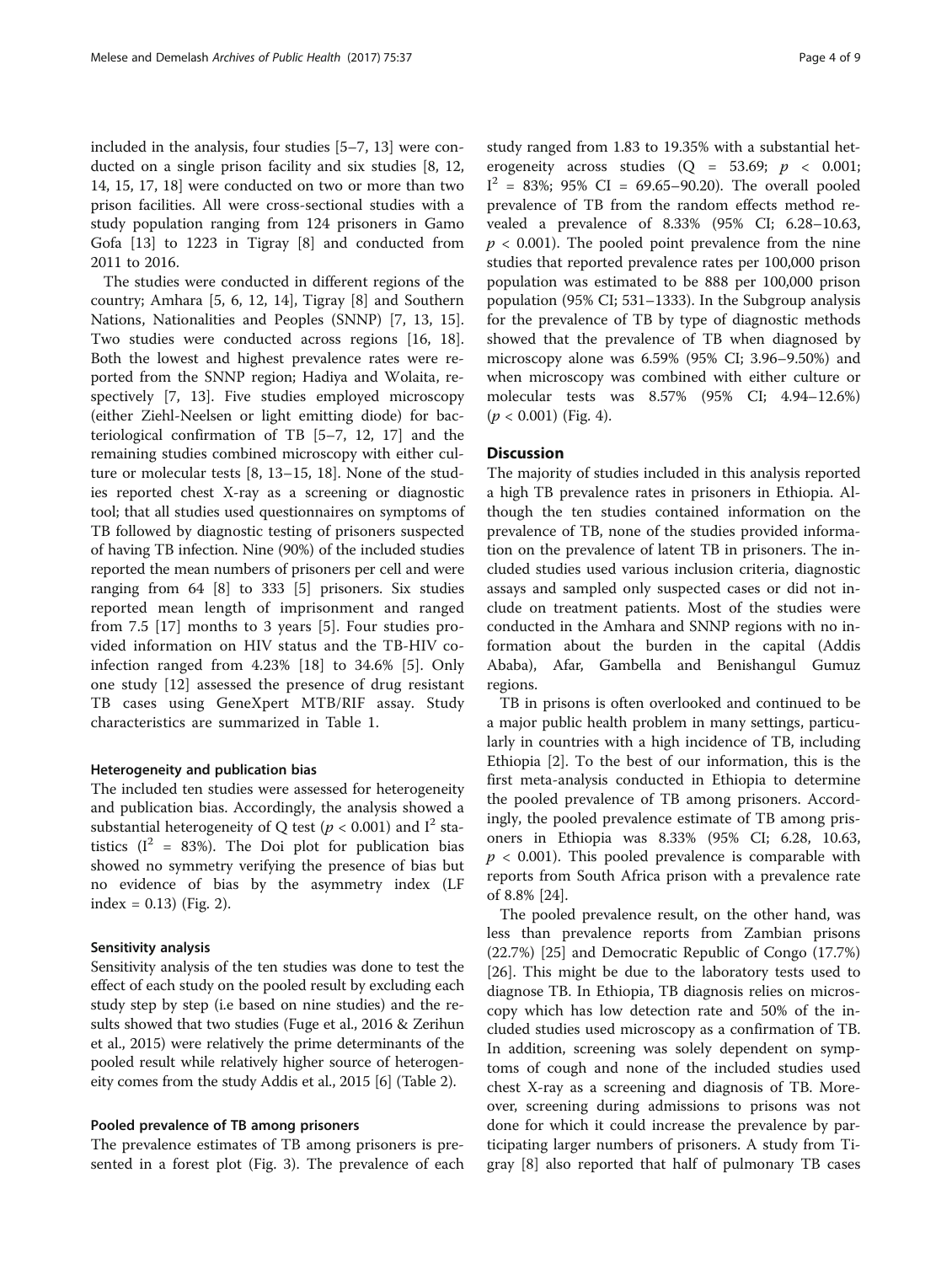| Author, ref                              | Study region                                                                                                                                                                                              | Study design        | Study period                                     | Inclusion criteria                                                                                                                                                                                                                                                                                                                                                                  | Sample<br>size   | method used<br>Diagnostic              | Specimen        | Type of TB<br>identified | No of cases,<br>N (%)  | Point prevalence<br>per 100,000 pop |
|------------------------------------------|-----------------------------------------------------------------------------------------------------------------------------------------------------------------------------------------------------------|---------------------|--------------------------------------------------|-------------------------------------------------------------------------------------------------------------------------------------------------------------------------------------------------------------------------------------------------------------------------------------------------------------------------------------------------------------------------------------|------------------|----------------------------------------|-----------------|--------------------------|------------------------|-------------------------------------|
| Moges et al.,<br>2012 [5]                | Amhara                                                                                                                                                                                                    | Cross-sectional Mar | rch to May 2011                                  | Cough 21 week                                                                                                                                                                                                                                                                                                                                                                       | 250              | LED microscopy,<br>cytology            | Sputum,<br>FNAC | <b>SPPTB</b>             | 26 (10.4)              | 1482.3                              |
| Abebe et al.,<br>2011 [17]               | Dire Dawa, Somali, Cross-sectional July to November<br>Harari                                                                                                                                             |                     |                                                  | Cough 22 week, on<br>anti-TB treatment                                                                                                                                                                                                                                                                                                                                              | 382              | ZN microscopy,<br>culture              | Sputum          | PTB                      | 44 (11.5)              | 1913                                |
| Addis et al.,<br>2015 [6]                | Amhara                                                                                                                                                                                                    |                     | Cross-sectional February to July<br>2008         | Cough 22 week, on<br>anti-TB treatment                                                                                                                                                                                                                                                                                                                                              | 384              | ZN microscopy                          | Sputum          | <b>SPPTB</b>             | 33 (8.59)              | 2032                                |
| Bayu et al.,<br>2016 [13]                | SNNP                                                                                                                                                                                                      |                     | Cross-sectional March to April 2015              | Cough 22 week, on<br>anti-TB treatment                                                                                                                                                                                                                                                                                                                                              | 305 <sup>b</sup> | ZN microscopy                          | Sputum          | PTB                      | $17^{b} (5.57)$        | 966                                 |
| Fuge et al.,<br>2016 [7]                 | SNNP                                                                                                                                                                                                      |                     | Cross-sectional May to June 2013                 | Cough 21 week, ><br>$= 15$ years                                                                                                                                                                                                                                                                                                                                                    | 164              | ZN microscopy                          | Sputum          | <b>SPPTB</b>             | 3(1.83)                | 349.2                               |
| Zerihun et al.,<br>2015 [15]             | SNNP                                                                                                                                                                                                      |                     | Cross-sectional Nov. 2011 to March               | Cough 22 weeks                                                                                                                                                                                                                                                                                                                                                                      | 124              | ZN microscopy,<br>culture              | Sputum          | PTB                      | 24 (19.35)             | 629                                 |
| Biadglegne et al.,<br>2014 [14]          | Amhara                                                                                                                                                                                                    | Cross-sectional     | November 2013                                    | sputum production<br>Cough 21 week,                                                                                                                                                                                                                                                                                                                                                 | 207 <sup>b</sup> | culture, GeneXpert<br>ZN microscopy,   | Sputum          | <b>SNPTB</b>             | $23^{b}$ (11.1)        |                                     |
| Ali et al., 2015 [18]                    | Oromia, SNNP,<br>Harari                                                                                                                                                                                   |                     | Cross-sectional January to December<br>201       | grade 5 TB identification<br>-IV+, treatment in the<br>218 years and either<br>last 5 years, or WHO<br>criteria <sup>a</sup>                                                                                                                                                                                                                                                        | 765              | ZN microscopy,<br>culture              | Sputum          | <b>PTB</b>               | 71 (9.3)               | 458.2                               |
| Gebrecherkos et al., Amhara<br>2016 [12] |                                                                                                                                                                                                           |                     | Cross-sectional February to April<br>2015<br>201 | Cough 22 weeks, not on<br>anti-TB treatment                                                                                                                                                                                                                                                                                                                                         | 282              | ZN and LED<br>microscopy,<br>GeneXpert | Sputum          | <b>SPPTB</b>             | 15 (5.3)               | 384.6                               |
| Adane et al.,<br>2015 [8]                | Tigray                                                                                                                                                                                                    |                     | Cross-sectional August 2013 to<br>February 2014  | grade 5 TB identification<br>anti-TB treatment, WHO<br>2 18 years, not on<br>criteria <sup>a</sup>                                                                                                                                                                                                                                                                                  | $1223^{b}$       | ZN, culture                            | Sputum          | PТB                      | 74 <sup>b</sup> (5.88) | 793.5                               |
|                                          | <sup>b</sup> The number of on anti-TB treatment prisoners were added to the<br>SNNP Southern nations, nationalities and peoples, TB Tuberculosis,<br>emitting diode, FNAC Fine needle aspiration cytology |                     |                                                  | SPPTB Smear positive pulmonary tuberculosis, PTB pulmonary tuberculosis, SWPTB Smear negative pulmonary tuberculosis, ZN Ziehl-Neelsen, LED Light<br>sample size as well as to the reported numbers of cases to estimate the prevalence<br>"MHO grade 5 TB identification criteria: cough > = 2 weeks, sputum production, chest pain, loss of appetite, weight loss in last 3 month |                  |                                        |                 |                          |                        |                                     |

Table 1 Summary of studies assessing the prevalence of tuberculosis among prisoners and included in the analysis Table 1 Summary of studies assessing the prevalence of tuberculosis among prisoners and included in the analysis

<span id="page-4-0"></span>Melese and Demelash Archives of Public Health (2017) 75:37 Page 5 of 9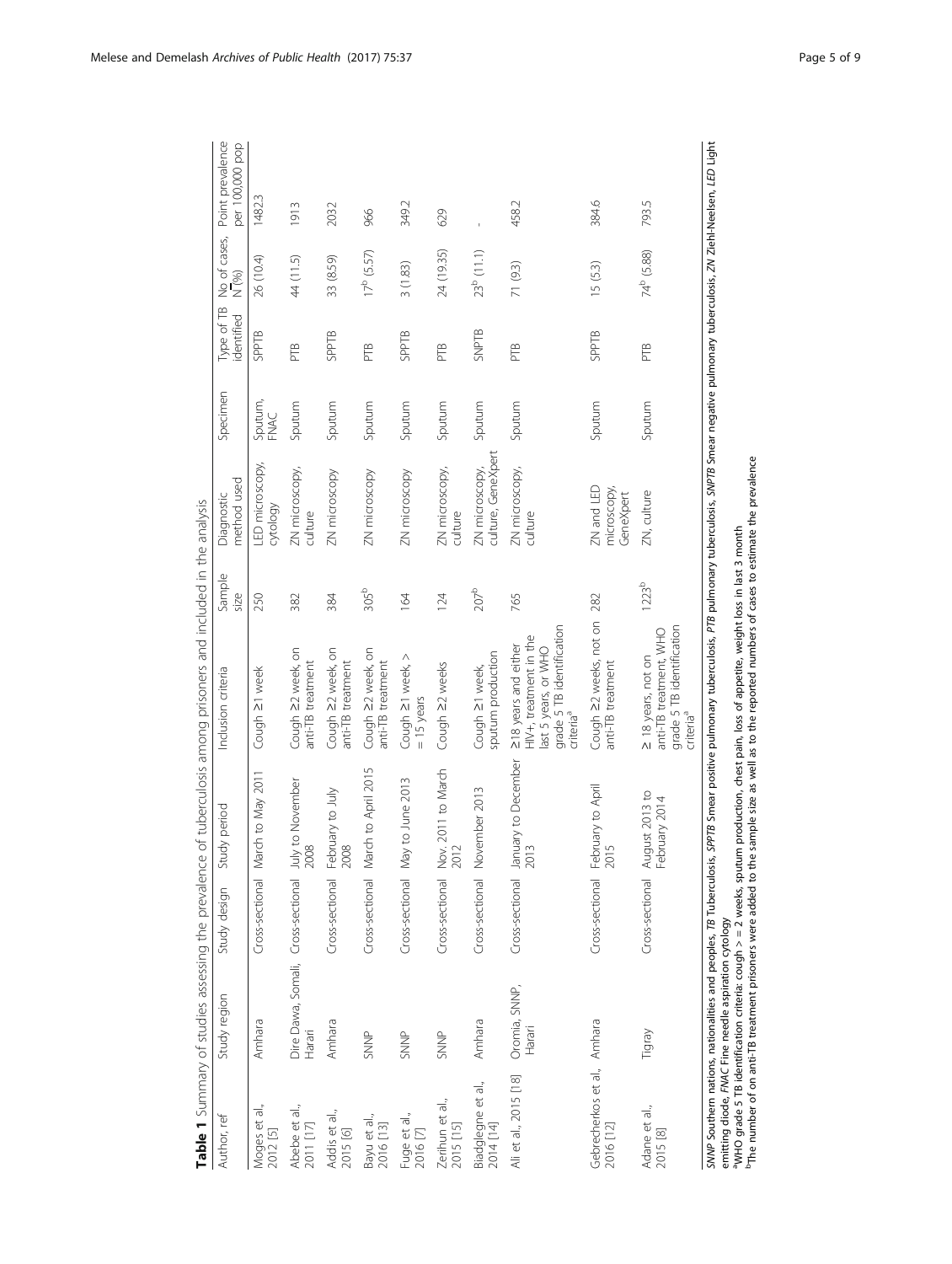<span id="page-5-0"></span>

were left undiagnosed in prisons which supports the evidence of poor case detection rate in prisons.

Our findings are relatively higher than reports from similar settings in Brazil (4.5%) [\[27](#page-8-0)], Malawi (1.4%, 5.1%) [[28, 29\]](#page-8-0) and Cameroon (3.3%) [[30\]](#page-8-0). A previous series report on HIV and related infections in prisoners also reported a pooled prevalence of 5.3% in Eastern and Southern Africa (where Ethiopia is located) [[31\]](#page-8-0), relatively lower than our finding. The relative higher pooled prevalence in our study could be attributed for the small size of prison population participated in the study which is pooled using only 4086 prisoners from the ten studies.

The pooled point prevalence was also estimated from nine studies. From the analysis, the point prevalence was found to be 888 per 100,000 (95% CI; 531–1333). Although in agreement with reports from Brazil prisons with a point prevalence of 917/100,000 [\[27\]](#page-8-0), it was three times higher than the point prevalence of the general population in Ethiopia (277/100,000) [[32](#page-8-0)]. Recent reports showed a national prevalence of 200/100,000 [\[33](#page-8-0)], four times lower than our finding. On the other hand, lower prevalences were reported from prison settings; 696/100,000 in Malawi [\[28\]](#page-8-0), 341/100,000 in Turkey [[34](#page-8-0)]

and 215/100,000 in France [[35\]](#page-8-0). The lower prevalences in these countries could be attributed for strong TB control strategies, low incidence rates and established good health systems both in prisons and general population. Other studies from prison settings in South Africa [\[24](#page-8-0)], Zambia [[25](#page-8-0)], and Cameroon [\[36](#page-8-0)] reported much higher point prevalences; 8772, 4005 and 3197; respectively).

In addition, subgroup analysis was done from quality effects model to see the differences in prevalence rates by type of diagnostic tests used. Accordingly, significant difference was observed across diagnostic tests. The pooled prevalence of TB using microscopy alone was 6.59% (95% CI: 3.96–9.50;  $I^2 = 77\%$ ;  $p < 0.001$ ) while the pooled prevalence of TB using microscopy combined with culture or GeneXpert was 8.57% (95% CI: 4.94– 12.60;  $I^2 = 87\%$ ;  $p < 0.001$ ). This is clearly known that microscopy combined with sensitive tests including culture and molecular tests improves the detection rate of TB.

In meta-analyzing prevalence studies, studies with smaller or larger prevalence reports could affect the pooled result by giving wider confidence intervals and variance instability. The sensitivity analysis of our study

Table 2 Summary of sensitivity analysis of the included studies

| <b>TWAIN &amp;</b> Saltingly of Scribitivity analysis of the included studies |                            |                      |            |  |
|-------------------------------------------------------------------------------|----------------------------|----------------------|------------|--|
| Excluded studies                                                              | Pooled prevalence (95% CI) | $I^2$ (95% CI)       | $P$ -value |  |
| Moges et al., 2012                                                            | 8.10 (5.93, 10.57)         | 83.99 (72.23, 91.09) | < 0.001    |  |
| Abebe et al., 2011                                                            | 7.97 (5.86, 10.36)         | 82.44 (67.98, 90.37) | < 0.001    |  |
| Addis et al., 2015                                                            | 8.29 (6.01, 10.89)         | 84.57 (72.43, 91.37) | < 0.001    |  |
| Bayu et al., 2016                                                             | 8.65 (6.40, 11.20)         | 83.91 (71.06, 90.06) | < 0.001    |  |
| Fuge et al., 2016                                                             | 9.06 (7.09, 11.29)         | 79.42 (61.50, 89.00) | < 0.001    |  |
| Zerihun et al., 2015                                                          | 7.61 (5.83, 9.60)          | 78.23 (58.88, 88.47) | < 0.001    |  |
| Biadglegne et al., 2014                                                       | 8.05 (5.92, 10.47)         | 83.77 (70.77, 90.99) | < 0.001    |  |
| Ali et al., 2015                                                              | 8.21 (5.87, 10.89)         | 83.93 (71.10, 91.06) | < 0.001    |  |
| Gebrecherkos, 2016                                                            | 8.68 (6.44, 11.21)         | 83.77 (70.76, 90.99) | < 0.001    |  |
| Adane, 2015                                                                   | 8.66 (6.32, 11.31)         | 81.48 (65.94, 89.93) | < 0.001    |  |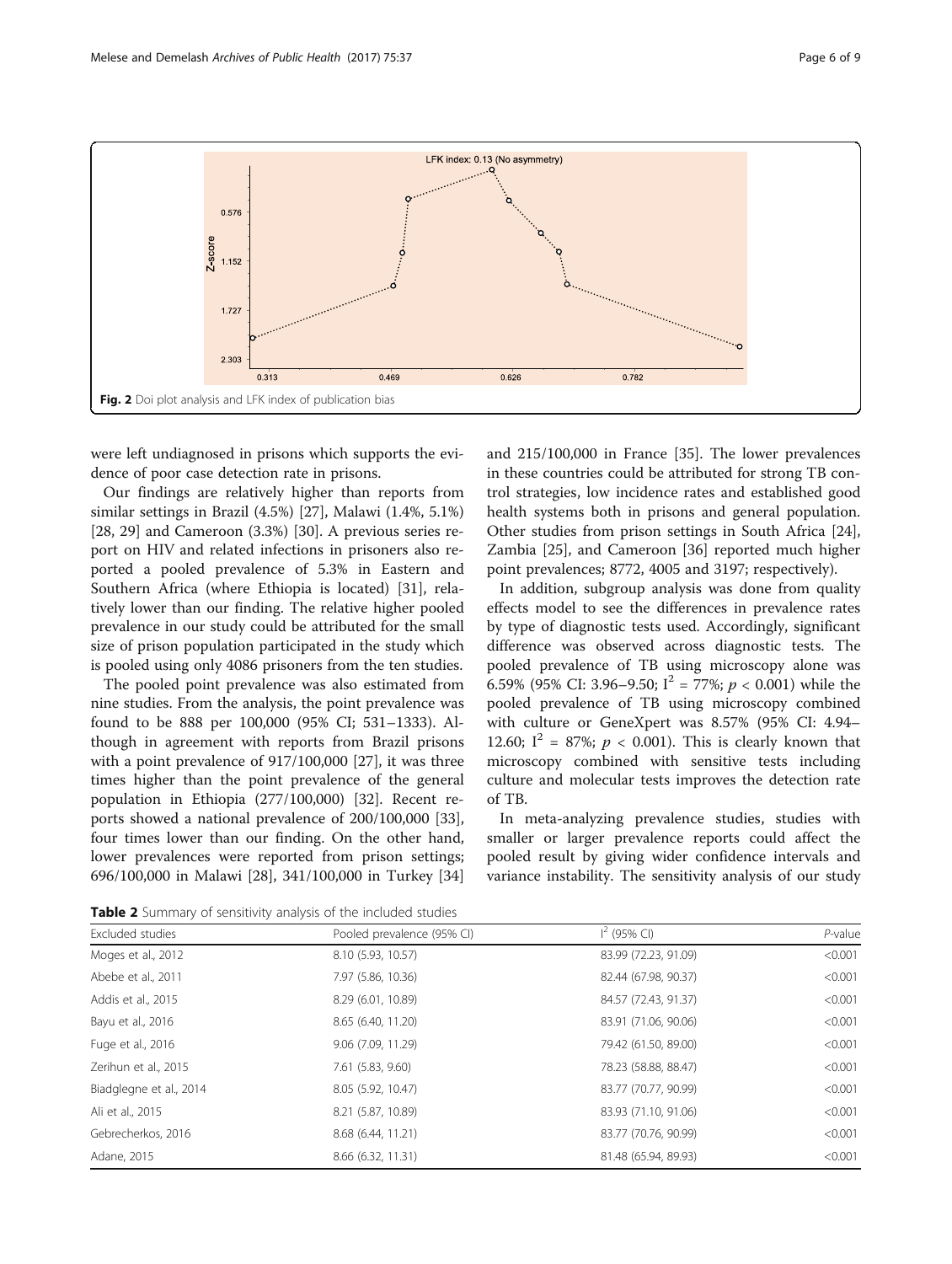<span id="page-6-0"></span>

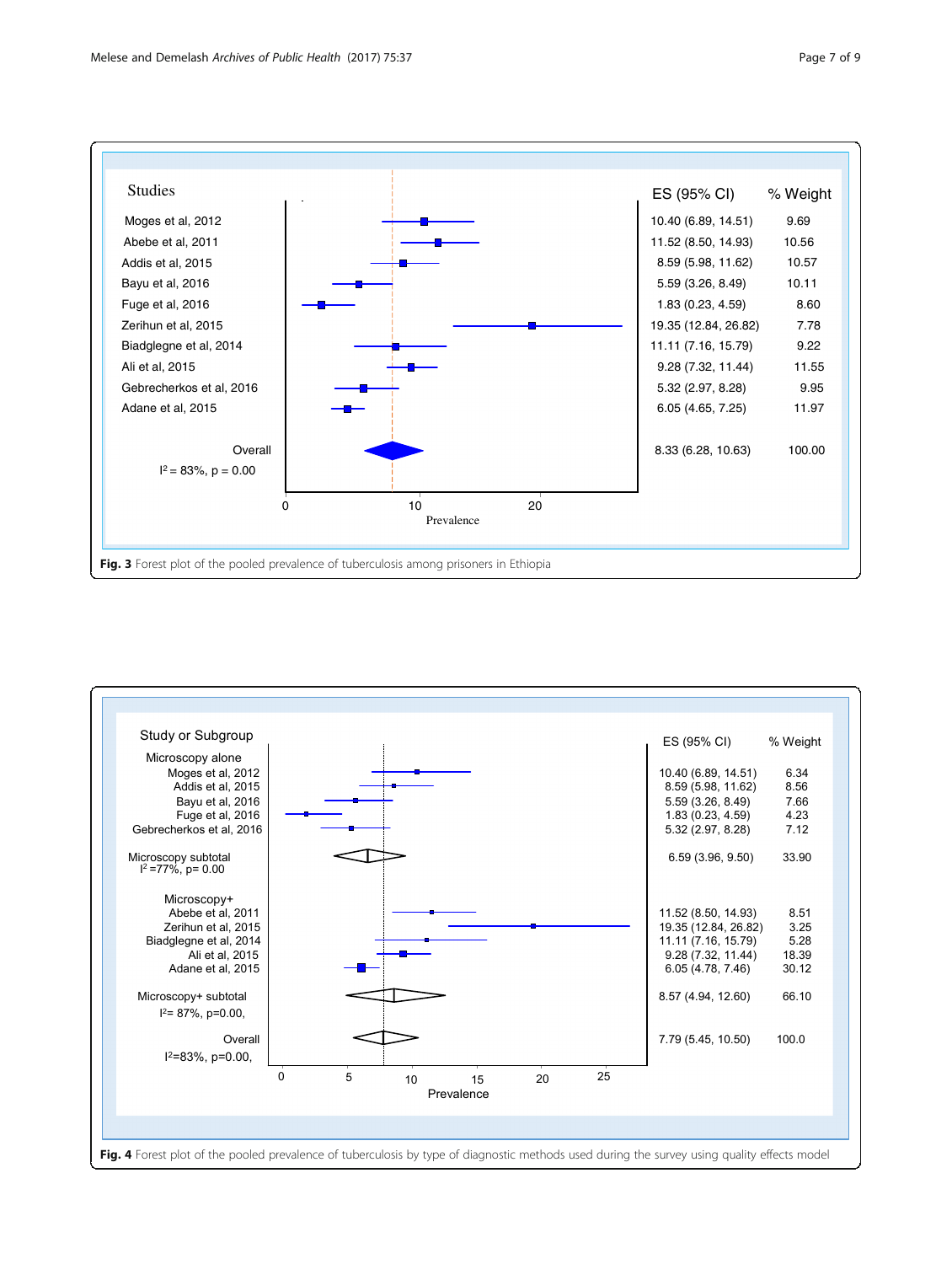<span id="page-7-0"></span>showed that two smaller studies (Fuge et al. 2016 & Zerihun et al. 2015) having smallest and largest prevalence rates, respectively, were the prime determinants of the pooled result. We, therefore, combined them with other studies in to a weighted average to minimize the variance; so that larger studies and studies with lesser variation could have greater weight and vice versa in the final combined estimate by using the random effects model (see % weight column in Fig. [3\)](#page-6-0).

This study has certain limitations. Included studies were cross-sectional and limited in number (only ten studies) providing only snapshots of the situation at a particular moment in time and fail to capture the dynamic nature of the prison population. Diagnostic methods of TB were also varied between studies which could affect the pooled results. Moreover, lack of information and data from some regions including the capital Addis Ababa, made it difficult to generalize the findings. In addition, this study was based only on published peer-reviewed studies and important data might be missed from unpublished studies and grey publications.

## Conclusions

The pooled prevalence of tuberculosis among prisoners in Ethiopia is expectedly high. This high prevalence could explain the spread of TB within prisons and between prisoners and varies communities. Thus; attention should be given to prevent the transmission and emergence of drug resistance TB both in inmates and general population. Moreover, no evidence was found on the situation of latent TB and evidences on the effect of HIV on the occurrence of TB were conflicting. Further studies covering large scale prison population are needed to design effective diagnostic, treatment and preventive methods. Strengthening prison healthcare centers with manpower and infrastructure, screening during admission, periodic screening for TB symptoms and active case finding, trainings for prisoners and prison staffs on TB infection prevention, supporting diagnosis with CXR and culture and/or molecular tests, screening for latent infections and prompt treatments can be used as an immediate response to curve the burden and to make prisons not further be reservoirs.

## Additional file

[Additional file 1:](dx.doi.org/10.1186/s13690-017-0204-x) The Health states Quality scale and quality score. (DOCX 17 kb)

#### Abbreviations

AFB: Acid fast bacilli; CXR: Chest X-ray; PTB: Pulmonary tuberculosis; SNPTB: Smear negative pulmonary tuberculosis; SPPTB: Smear positive pulmonary tuberculosis; TB: Tuberculosis

## Acknowledgements

Not applicable.

#### Funding

The authors declare that they did not receive funding for this research from any source.

#### Availability of data and materials

The datasets used and/or analyzed during the current study are available freely upon request.

#### Authors' contributions

AM: Conceived and designed the study; extracted and analyzed data, interpreted results; and drafted the manuscript. HD involved in study selection, quality assessment, interpretation of results, and review of the manuscript. Both authors read and approved the manuscript.

#### Competing interests

The authors declare that they have no competing interests.

#### Consent for publication

Not applicable.

## Ethics approval and consent to participate

Not applicable.

#### Publisher's Note

Springer Nature remains neutral with regard to jurisdictional claims in published maps and institutional affiliations.

#### Author details

<sup>1</sup>Department of Medical Laboratory Science, College of Health Sciences Debre Tabor University, Debre Tabor, Ethiopia. <sup>2</sup> Department of Public Health College of Health Sciences, Debre Tabor University, Debre Tabor, Ethiopia.

## Received: 1 February 2017 Accepted: 12 June 2017 Published online: 21 August 2017

#### References

- 1. Baussano I, Williams BG, Nunn P, Beggiato M, Fedeli U, et al. Tuberculosis incidence in prisons: a systematic review. PLoS Med. 2010;7(12):e1000381. doi[:10.1371/journal.pmed.1000381.](http://dx.doi.org/10.1371/journal.pmed.1000381)
- 2. Masoud Dara, Malgosia Grzemska, Michael E. Kimerling, Hernan Reyes Andrey, Zagorskiy: Guidelines for control of tuberculosis in prisons Tuberculosis Coalition for Technical Assistance and International Committee of the Red Cross, January 2009.
- 3. Reyes H, Coninx R. Pitfalls of tuberculosis programmes in prisons. BMJ. 1997;315:1447–50.
- 4. Federal ministry of health of Ethiopia: Guideline for program and clinical management of drug resistant tuberculosis, first edition, April, 2009.
- 5. Moges B, Amare B, Asfaw F, et al. Prevalence of smear positive pulmonary tuberculosis among prisoners in North Gondar Zone Prison, northwest Ethiopia. BMC Infectious Dis. 2012;12:352–8.
- 6. Addis Z, Adem E, Alemu A, et al. Prevalence of smear positive pulmonary tuberculosis in Gondar prisoners, Northwest Ethiopia. Asian Pac J Trop Med. 2015:127–31.
- 7. Fuge TG, Ayanto SY. Prevalence of smear positive pulmonary tuberculosis and associated risk factors among prisoners in Hadiya Zone prison, Southern Ethiopia. BMC Res Notes. 2016;9:201.
- 8. Adane K, Spigt M, Ferede S, Asmelash T, Abebe M, Dinant G-J. Half of pulmonary tuberculosis cases were left undiagnosed in Prisons of the Tigray Region of Ethiopia: Implications for Tuberculosis Control. PLoS One. 2016;11(2):e0149453. doi:[10.1371/ journal.pone.0149453](http://dx.doi.org/10.1371/ journal.pone.0149453).
- 9. Tamir K, Wasie B, Azage M. Tuberculosis infection control practices and associated factors among health care workers in health centers of West Gojjam zone, Northwest Ethiopia: a cross-sectional study. BMC Health Serv Res. 2016;16:359.
- 10. WHO, Global tuberculosis report, 2015.
- 11. Abebe DS, Bjune G, Ameni G, Biffa D, Abebe F. Assessment of knowledge and practice about tuberculosis among eastern Ethiopian prisoners. Int J Tuberc Lung Dis. 2010;15(2):228–33.